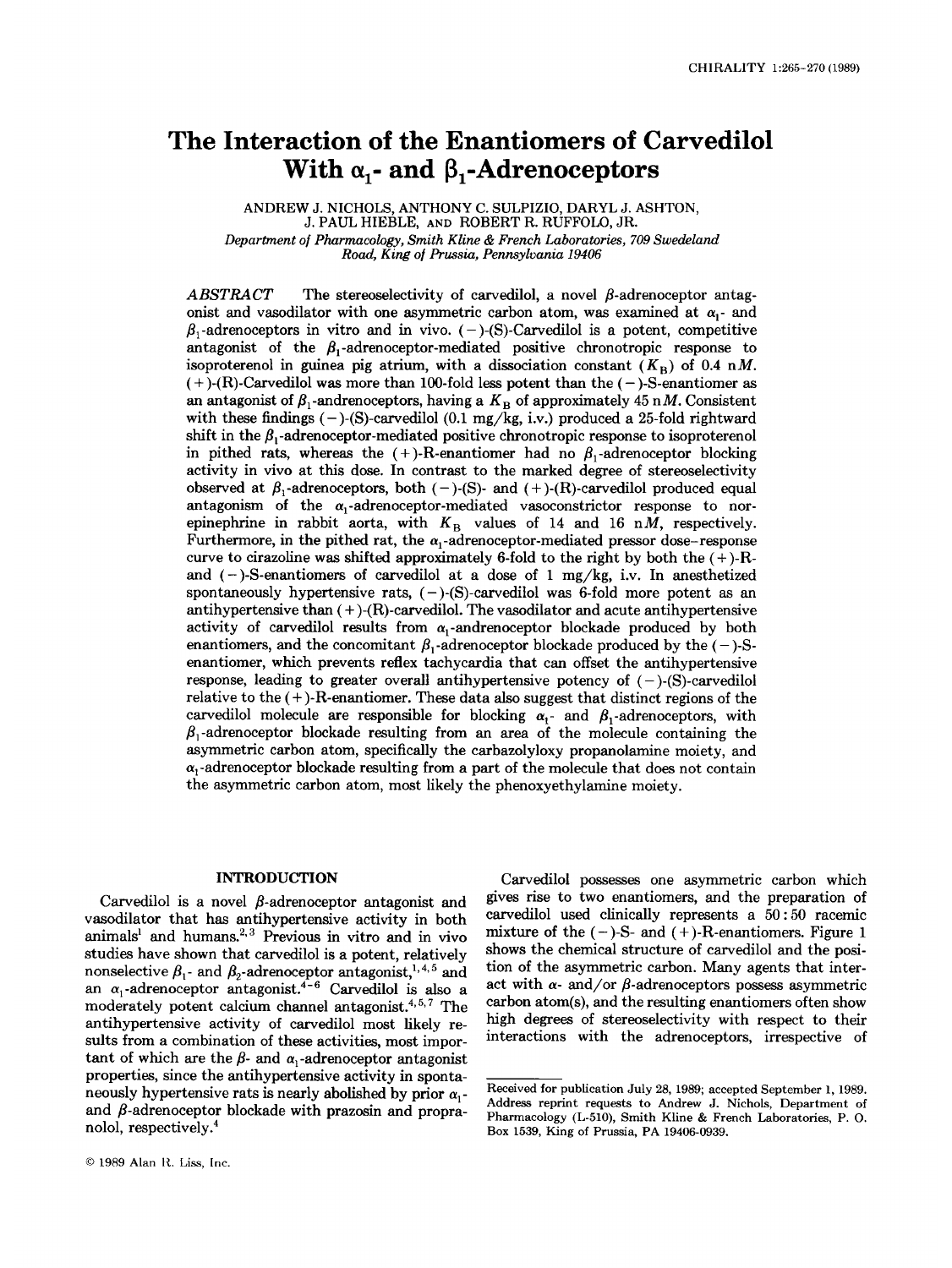

**Fig. 1. The chemical structure of carvedilol showing the position of the asymmetric carbon atom** (\*).

whether they are agonists or antagonists. $8.9$  The purpose of the present study is to investigate the interaction of the enantiomers of carvedilol with  $\alpha_1$ - and  $\beta_1$ -adrenoceptors in vitro and in vivo. In this way it may be possible to determine the stereochemical demands made by these receptors for carvedilol **as** well **as** to establish which parts of the molecule contribute to the  $\alpha_i$ - and  $\beta_i$ -adrenoceptor antagonist properties of the drug.

#### **MATERIAL AND METHODS**

#### *Isolated Tissues*

Guinea pigs and rabbits were sacrificed by an overdose of sodium pentobarbital. Guinea pig atria and rabbit aorta were removed, dissected **free** of fat and connective tissue in Krebs-Henseleit buffer (see below for composition) and suspended in organ baths containing buffer aerated with 5% carbon dioxide-95% oxygen. The tissues were attached to Grass FTO3 isometric transducers connected to either a Beckman R611 Dynograph, a Narco Bio-Systems Physiograph MK-IV, or a Narco Bio-Systems Narcotrace 80 recorder and allowed to equilibrate under a resting tension of either 1 g (guinea pig atrium) or 2 g (rabbit aorta) for at least 2 h before drug addition. The composition of Krebs-Henseleit buffer was  $(mM)$  NaCl, 118; KCl, 4.7; MgCl<sub>2</sub>, 0.54; CaCl<sub>2</sub>, 2.5; NaH<sub>2</sub>PO<sub>4</sub>, 1.0; NaHCO<sub>3</sub>, 25; and glucose 11. Cocaine (6  $\mu$ M) and EDTA (30  $\mu$ M) were added to the Krebs-Henseleit buffer to block neuronal uptake and to prevent the spontaneous oxidation of catecholamines, respectively. The ability of the enantiomers of carvedilol to interact with  $\alpha_1$ -adrenoceptors was assessed in the rabbit aorta using norepinephrine **as** the agonist,<sup>10</sup> and their ability to interact with  $\beta_1$ -adrenoceptors was assessed in the guinea pig atrium using isoproterenol **as** the agonist. Dose-response curves in all tissues were constructed by the method of stepwise cumulative addition of the agonist.<sup>11</sup> The concentration of the agonist in the organ bath was increased approximately 3-fold at each step, with each successive addition being made only after the response to the previous dose had attained a steady-state level and remained constant. After completion of a dose-response curve, drugs were

washed from the preparation at regular intervals by the overflow method. Consecutive dose-response curves on a given tissue were separated by at least 2 h to ensure maximum washout of the agonist and to minimize the possibility of receptor desensitization. In all experiments at least one representative tissue was run in parallel with the experimental tissues but received neither of the enantiomers of carvedilol, and was used to correct for time-dependent changes in agonist sensitivity.<sup>12</sup>

# *Determination of Dissociation Constants*

The dissociation constants  $(K_B)$  for the enantiomers of carvedilol acting as antagonists at  $\alpha_1$ - and  $\beta_1$ -adrenoceptors were determined by the technique of Arunlakshana and Schild.<sup>13</sup> Dose ratios produced by the enantiomers of carvedilol (i.e., the ratio of the concentration of the agonist required to produce a half-maximal response in the presence of the antagonist divided by the control half-maximal concentration) were determined for various concentrations of the enantiomers of carvedilol. The logarithm of the (dose ratio  $-1$ ) was plotted against the respective logarithm of the concentration of carvedilol, which resulted in a straight line, allowing the slope and intercept along the abscissa to be determined. Under equilibrium conditions, the slope of the Schild regression does not differ significantly from unity if antagonism is competitive, and the intercept along the abscissa is the  $pA_2$ , which is equal to the negative logarithm of the dissociation constant (i.e.,  $-\log K_B$ ). When the slope of the Schild regression was not significantly different from unity, the data were fitted to a line with a slope constrained to 1.0, and the value of the intercept along the abscissa of this plot was used to determine the  $\mathrm{p}A_{2}.^{14,\,15}$ 

#### *pithed Normotensive Rats*

Male normotensive Sprague-Dawley rats (300-400 g, Charles River, Wilmington, DE) were anesthetized with sodium methohexital  $(60 \text{ mg/kg}, i.p.).$  The tracheas were cannulated and the rats were pithed by passing a steel rod (1.5 mm in diameter) through the orbit and foramen magnum down into the spinal canal. Immediately after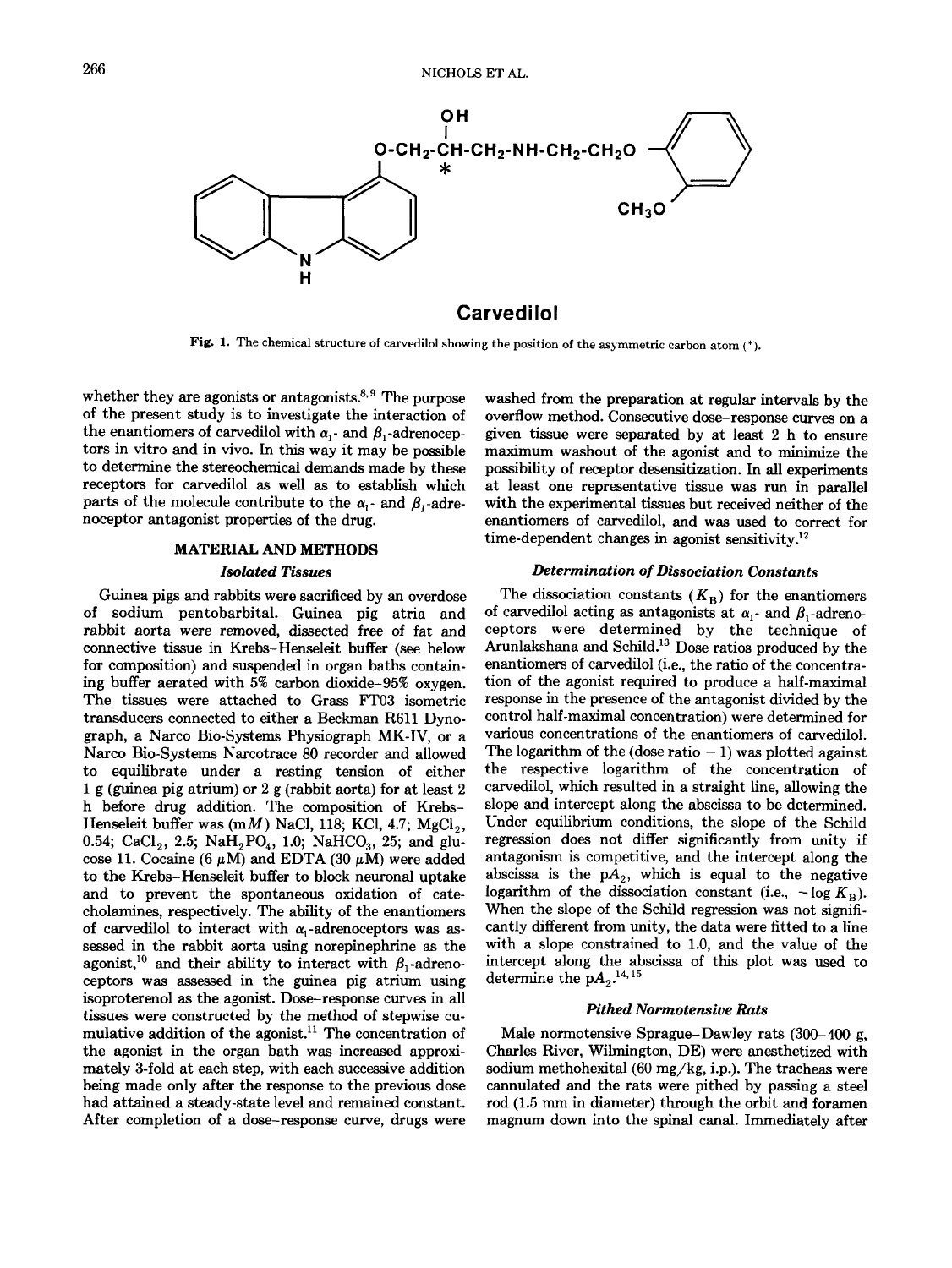pithing, the tracheal cannula was connected to a Harvard Apparatus model 680 rodent respirator and the rats were artificially ventilated at a frequency of 60 cycles/min with a tidal volume of 2 m1/100 g body weight. Systemic arterial blood pressure was measured from the right common carotid artery via a Statham P23 ID pressure transducer and was recorded on a Beckman R611 Dynograph recorder. Heart rate was measured by a Beckman 9857B cardiotachometer triggered by the pressure pulse and recorded on the Dynograph recorder. The left femoral vein was cannulated for the intravenous administration of drugs in a volume of  $1 \text{ ml/kg}$ . The preparation was allowed to stabilize for at least 30 **min**  before drug administration. Under these conditions, diastolic blood pressure was  $39 \pm 1$  mm Hg and heart rate was  $304 \pm 2$  beats/min  $(n = 27)$ .

To assess  $\beta_1$ -adrenoceptor antagonist activity, a cumulative dose- response curve was constructed for the positive chronotropic response to isoproterenol 15 min after pretreatment of the animals with either vehicle or one of the enantiomers of carvedilol. In the rat atrium isoproterenol-induced positive chronotropic responses are mediated exclusively by  $\beta_1$ -adrenoceptors.<sup>16</sup> To assess  $\alpha_1$ -adrenoceptor antagonist activity, a cumulative dose-response curve was constructed for the pressor response to cirazoline 15 min after the intravenous administration of either vehicle or one of the enantiomers of carvedilol. Cirazoline-induced pressor responses in the pithed rat are mediated exclusively by  $\alpha_1$ adrenoceptors.'

# *Anesthetized Spontaneously Hypertensive Rats*

Male, Okamoto-Aoki spontaneously hypertensive rats (SHR; 250-300 g, Taconic Farms, Germantown, NY) were anesthetized with sodium thiobutabarbital (120 mg/kg, i.p.) and the tracheas were cannulated to allow the rats to breathe room air spontaneously. The right carotid artery was cannulated for the measurement of systemic arterial blood pressure via a Statham P23 ID pressure transducer connected to a Beckman R611 Dynograph recorder. Heart rate was measured by a Beckman 9857B cardiotachometer triggered by the pressure pulse. The left jugular vein was cannulated for the administration of drugs in a volume of  $1 \text{ ml/kg}$ . The animals were allowed to stabilize for at least 30 min before drug administration. Under these conditions, resting mean arterial blood pressure was  $146 \pm 14$  mm Hg  $(n = 8)$  and heart rate was  $375 \pm 15$  beats/min  $(n = 8)$ . Dose-response curves for the antihypertensive effects of the enantiomers of carvedilol were constructed by the method of stepwise cumulative administration of the compound. The cumulative dose of carvedilol was increased approximately 3-fold at each step, with each successive dose being given only when the response to the previous dose had attained a steady-state level.

## *Drugs*

For in vitro studies, drugs were prepared **as** stock solutions (10 mM) in appropriate solvents, and subsequent dilutions were made in distilled water. The enantiomers of carvedilol (synthesized by Boerhinger-Mannheim GmbH, Mannheim, West Germany) were solubilized by dissolving the free base in  $N$ ,  $N$ -dimethylformamide (DMF; final concentration, 10%), adding 1 mol equivalent of  $1 N$  HCl and making up to volume in distilled water.  $(-)$ -Norepinephrine bitartrate and  $(-)$ isoproterenol . HC1 (Sigma Chemical Co., St. Louis, MO) were dissolved in distilled water containing ascorbic acid **(50** mM). Cocaine . HC1 (Merck, Sharpe & Dohme, West Point, PA) was dissolved in distilled water. For in vivo studies, stock solutions of the carvedilol enantiomers (3 mg/ml) were obtained by dissolving in DMF (final concentration, 10%), adding 1 mol equivalent of 1  $N$  HCl and making up to volume in 0.9% NaC1. Sodium methohexital (Brevital; Eli Lilly and Co., Indianapolis, IN), sodium thiobutabarbital (Inactin; BYK Gulden, Konstanz, W. Germany), and cirazoline  $\cdot$  HCl (gift from Synthelabo, Paris, France) were dissolved in **0.9%** NaCl. Subsequent dilutions were made in 0.9% NaCl. The optical purity of the carvedilol enantiomers **as** determined by an HPLC assay system was  $(-)$ - $(S)$ -carvedilol  $> 99.5\%$ ; (+)-(R)-carvedilol 98.8%.

#### *Statistical Evaluation*

All data are presented as the mean  $\pm$  SEM of *n* observations. The statistical significance of the differences between means was tested by Student's *t* test for nonpaired observations.<sup>18</sup> All straight lines were drawn by linear regression<sup>19</sup> and tested, wherever possible, for deviations from linearity by analysis of variance in regression.18 The slopes of the regression lines were tested for significance by an  $F$  test.<sup>19</sup>

### **RESULTS**

### *Isolated Tissues*

 $(-)$ -(S)-Carvedilol produced a potent, competitive inhibition of the  $\beta_1$ -adrenoceptor mediated positive chronotropic response to isoproterenol in the guinea atrium (Fig. 2A). Analysis of the data by the method of Arunlakshana and Schild<sup>13</sup> gave a Schild regression with slope of 1.23  $\pm$  0.16, which was not significantly different from the theoretical value of unity. The Schild regression with slope constrained to unity gave a  $pA_2$  of 9.44  $\pm$  0.07, which corresponds to a  $K_B$  of 0.4 nM. In contrast, (+)-(R)-carvedilol produced only a very small inhibition of the response to isoproterenol at 0.1  $\mu$ M (Fig. 2B). At this concentration,  $(+)$ -(R)-carvedilol produced a dose ratio of 3.9  $\pm$  0.9, which corresponds to a  $K_{\rm B}$  of 45 n*M*.

In contrast to the marked stereoselectivity observed at  $\beta_1$ -adrenoceptors, Figure 3 shows that both enantiomers of carvedilol were potent, competitive antagonists of the  $\alpha_1$ -adrenoceptor-mediated vasoconstrictor response to norepinephrine in rabbit aorta.  $(-)$ - $(S)$ -Carvedilol gave a Schild regression with a slope of  $0.86 \pm 0.14$ , which was not significantly different from unity. The Schild regression with slope constrained to 1.0 gave a  $pA_2$  of 7.87  $\pm$  0.06, which corresponds to a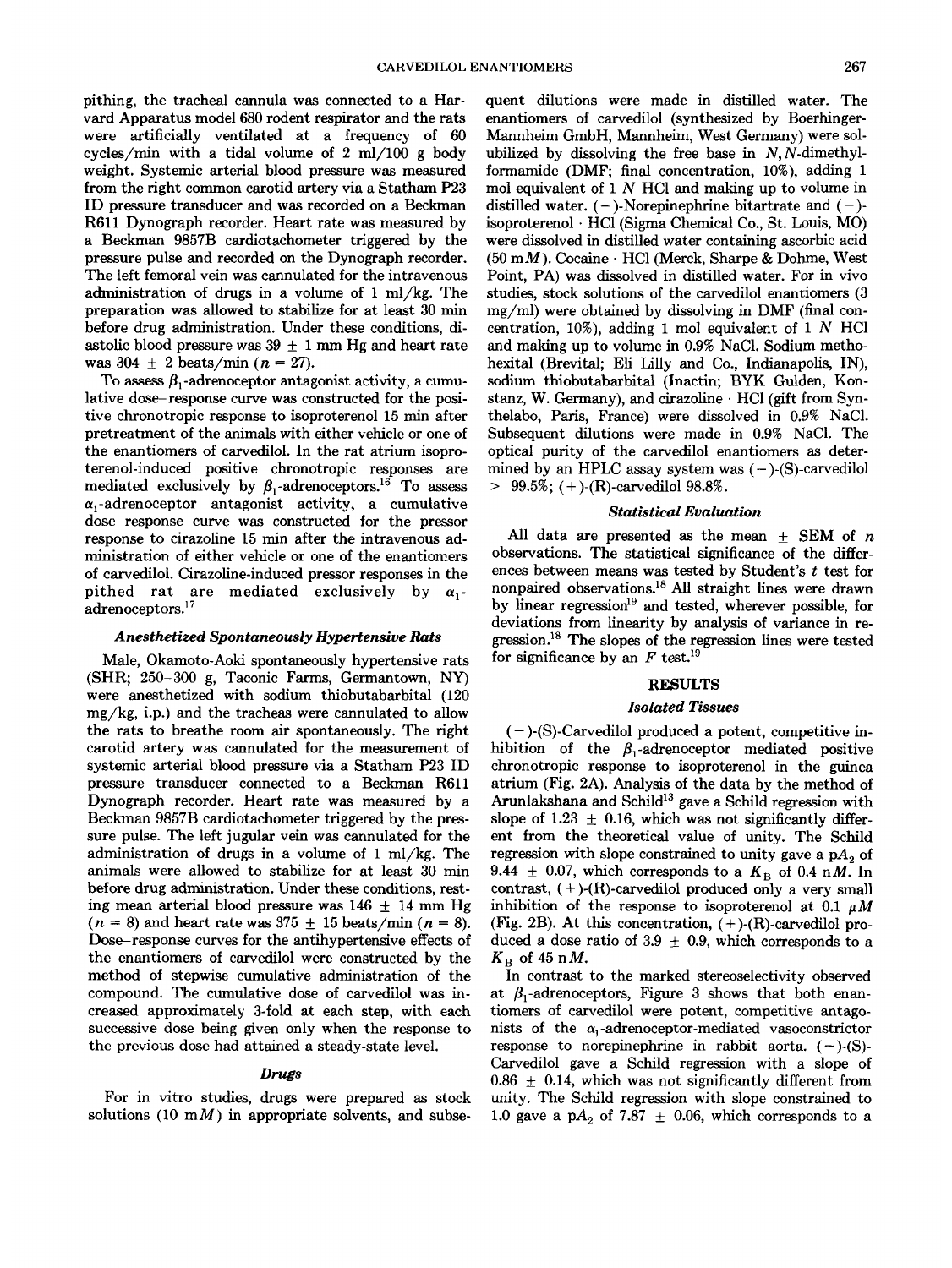

**Fig. 2.** The  $\beta_1$ -adrenoceptor antagonist activity of  $(-)$ -(S)**carvedilol (A) and (+)-(R)-carvedilol (B) in guinea pig isolated spontaneously beating atrium.** 

 $K_{\rm B}$  of 13 n*M*. Similarly, the Schild regression for  $(+)$ -(R)-carvedilol had a slope (1.10  $\pm$  0.25) that was not significantly different from unity. The Schild regression with slope constrained to 1.0 gave a p $A_2$  of 7.79  $\pm$  0.10, which corresponds to a  $K_B$  of 16 nM. The dissociation constants for the two enantiomers of carvedilol at  $\alpha_1$ adrenoceptors in rabbit aorta were not significantly different from each other ( $p > 0.05$ ).

### *Pithed Rats*

In pithed rats, the dose-response curve for the  $\beta_1$ adrenoceptor-mediated positive chronotropic response to isoproterenol was shifted 25-fold to the right by  $(-)$ -(S)-carvedilol at a dose of 0.1 mg/kg, i.v. (Fig. 4). In contrast,  $(+)$ - $(R)$ -carvedilol at the same dose did not



**Fig. 3.** The  $\alpha_1$ -adrenoceptor antagonist activity of  $(-)$ -(S)**carvedilol (A) and** (+ **)-(R)-carvedilol (B) in rabbit isolated aorta.** 

produce significant  $\beta_1$ -adrenoceptor blockade (Fig. 4), confirming the stereoselectivity observed for the enantiomers of carvedilol in vitro.

Both enantiomers of carvedilol, at a dose of  $1 \text{ mg/kg}$ , i.v., produced a 6-fold rightward shift of the doseresponse curve for the  $\alpha_1$ -adrenoceptor mediated pressor response to cirazoline (Fig. 5), confirming the lack of stereoselectivity observed for the enantiomers of carvedilol in vitro.

## *Anesthetized Spontaneously Hypertensive Rats*

The antihypertensive activity of the enantiomers of carvedilol was studied in anesthetized spontaneously hypertensive rats. *As* may be seen in Figure 6, both enantiomers of carvedilol are potent antihypertensive agents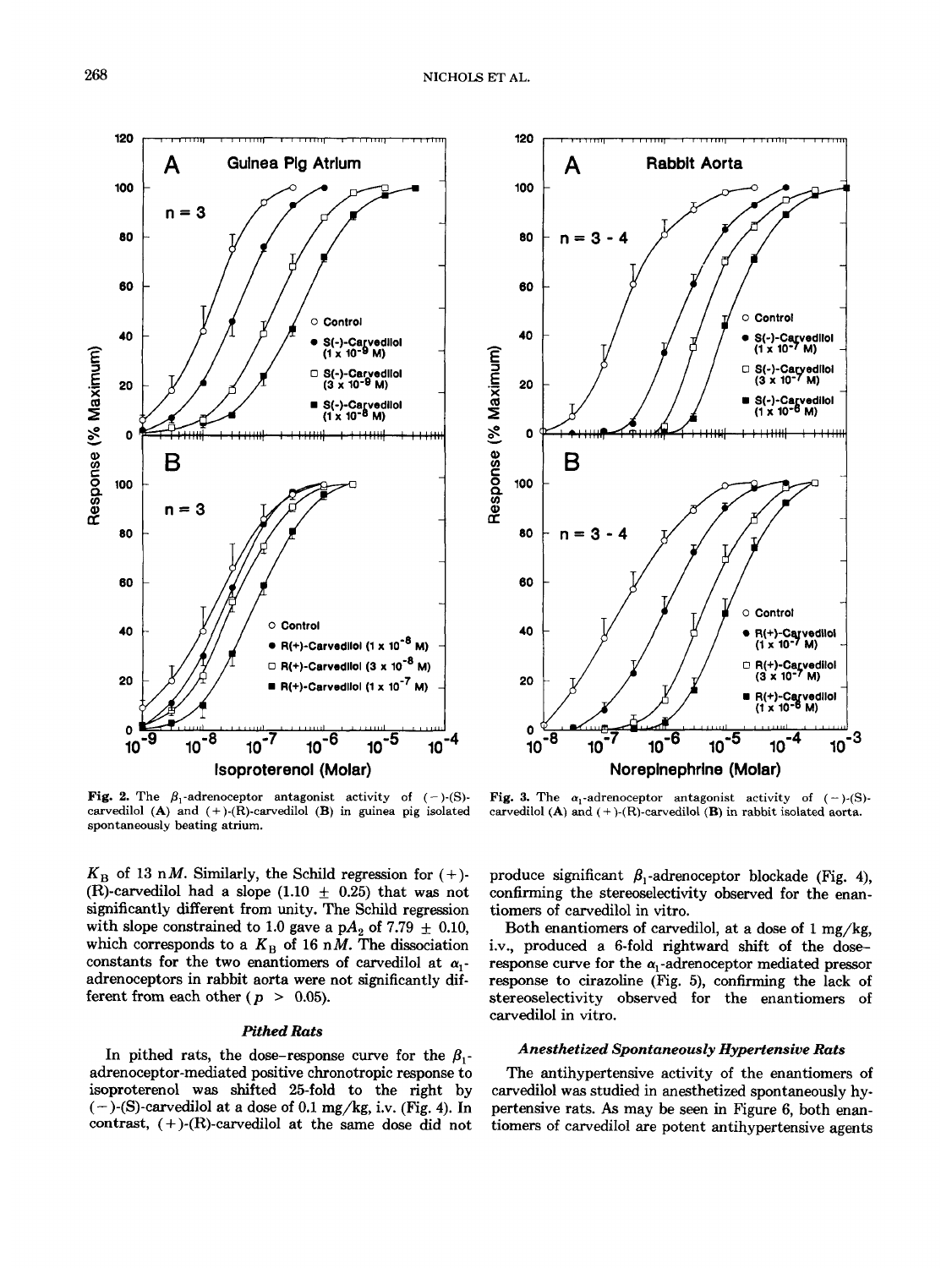**Fig. 4.** The  $\beta_1$ -adrenoceptor antagonist activity of (-)-(S)- and  $(+)$ -(R)-carvedilol (1 mg/kg, i.v., -15 min) in pithed rats.

Vehicle (1 ml/kg, l.v.) R(+)-Carvedilol (1 mg/kg, i.v.) S(-)-Carvedilol (1 mg/kg, l.v.) 10 100  $\mathbf{1}$ Cirazoline (µg/kg, i.v.) **Fig. 5.** The  $\alpha_1$ -adrenoceptor antagonist activity of  $(-)$ -(S)- and  $(+)$ -(R)-carvedilol (1 mg/kg, i.v., -15 min) in pithed rats.

in vivo, with  $(-)$ -(S)-carvedilol being approximately 6fold more potent than  $(+)$ - $(R)$ -carvedilol.

#### **DISCUSSION**

These data clearly demonstrate, both in vitro and in vivo, that the enantiomers of carvedilol show marked stereoselectivity at  $\beta_1$ -adrenoceptors, but no stereochemical difference at  $\alpha_1$ -adrenoceptors. As such, the two enantiomers of carvedilol have markedly different phar-



macologic profiles. The  $(-)$ -S-enantiomer of carved ilol is a potent  $\beta_1$ -adrenoceptor antagonist and an  $\alpha_1$ -adrenoceptor antagonist, whereas the  $(+)$ -R-enantiomer is a selective  $\alpha_1$ -adrenoceptor antagonist. The stereoselectivity observed at the  $\beta_1$ -adrenoceptor was in accord with previous studies of other  $\beta$ -adrenoceptor antagonists,<sup>8</sup> with the  $(-)$ - $(S)$ -enantiomer being significantly more potent than the  $(+)$ -R-enantiomer. The dissociation constant of  $(-)$ -(S)-carved ilol for  $\beta_1$ -adrenoceptors in guinea pig atrium  $(0.4 \, \text{n})$  is one-half of the value reported by us previously for the racemic mixture (0.8)  $nM<sup>5</sup>$ , which is consistent with what would be expected for a racemic mixture in which one of the two enantiomers was essentially inactive. The weak  $\beta_1$ -adrenoceptor blocking activity observed at high concentrations of  $(+)$ -(R)-carved ilol may be due to the small amount (approximately 1%) of the  $(-)$ -S-enantiomer that was present in the sample after resolution, and not to a direct action of the  $(+)$ -R-enantiomer itself. The dissociation constants obtained for the two enantiomers acting at  $\alpha_1$ -adrenoceptors  $[(-)-$ (S) 14 nM;  $(+)$ -(R) 16 nM] were not significantly different from those obtained by us previously for the racemic mixture (10 nM  $^5$ ).

The fact that the enantiomers of carvedilol show differential stereoselectivity at  $\alpha_1$ - and  $\beta_1$ -adrenoceptors strongly suggests that different parts of the carvedilol molecule are responsible for the  $\alpha_1$ - and  $\beta_1$ -adrenoceptor blocking activities. Examination of the structure of carvedilol (see Fig. 1) shows the molecule to be an aryloxypropanolamine, specifically carbazol-4-yloxy-2propanolamine, attached to a phenoxyalkylamine, 2methoxyphenoxyethylamine, with the amine group shared by both parts. The asymmetric carbon atom of